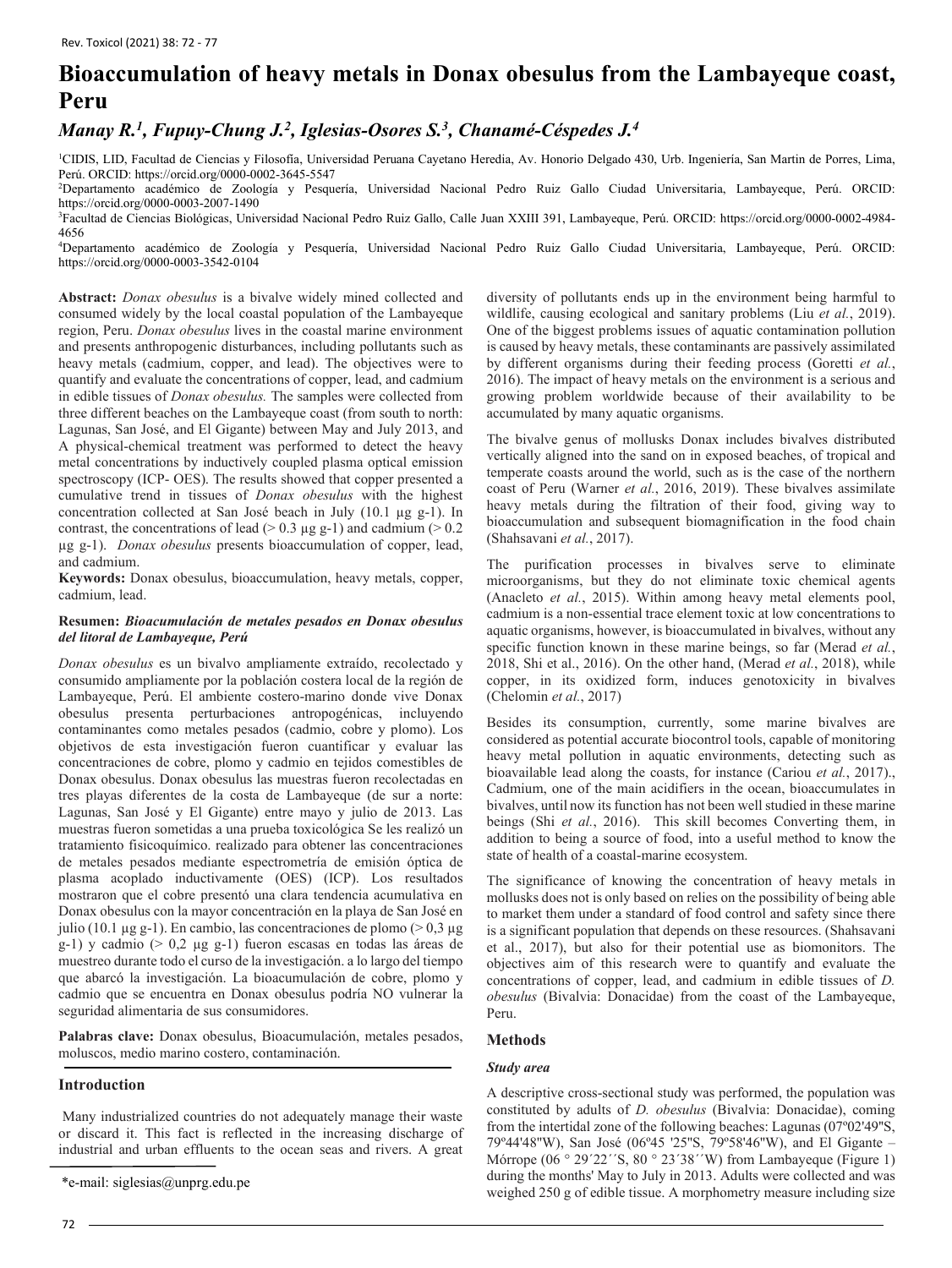structure total length (valve length) and total weight with a weightlength relationship was made to describe the individuals.



**Figure 1**. Location of sampling areas (in red) of the Lambayeque coast.

#### *Heavy metal measurement*

It was taken randomly only 50 g from the first sample quantity were randomly to obtain a uniform mass separated and liquefied in a homogenizer, obtaining uniform mass. Approximately 1 g of the homogenized sample was separated and taken for the chemical digestion process (acid attack). The soft tissue digestion, each sample was respectively poured into a Teflon test tube with 4.5 to 5 ml ultrapure water. Two repetitions were performed for each sample. A tube was filled with ultrapure served as a control tube.

It was added 9 mL 98 % nitric acid (HNO3) and 3 mL of 97 % hydrochloric acid (HCl) respectively for each Teflon tube for the digestion process. To accelerate this step, catalyze the digestion, a microwave programmed with a method for animal tissues digestion was used: using a temperature ramp of 170 °C at 800 watts/7 minutes (indicated for fish, mollusks, and crustaceans). The result of the digestion was filtered (filter paper) into 100 mL flasks. Flasks were further flushed with ultra-pure water.

Using a high-performance detector (caracteristicas), the values obtained were interpreted by the computer and translated into concentrations of cadmium, lead, and copper present in the processed *D. obesulus* sample. Faltan detalles de la tecnica y equipo usados, niveles de detección, etc.

#### *Statistical analysis*

To determine statistical differences in cadmium, lead, and copper concentrations in edible bivalve mollusks, data were expressed as mean and standard deviation (SD) using InfoStat software. The comparison of the mean values between areas (for the same station) was estimated by Student's t-test. The effect of the station and the sampling area was tested with a significance level of p <0.05. Dataset is available in https://doi.org/10.6084/m9.figshare.14850540.v1.

#### **Results**

In Lagunas beach, the largest number of individuals collected was recorded in July, with a total of 424 specimens, which is the minimum size in May, with a length of 11.55 mm, in addition to being the smallest size found in the investigation (Figure 2). The maximum measured length corresponded to July with 33.46 mm. The average length on the beach ranged from 25.34 mm to 28.75 mm (Table 1).

**Table 1.** *Valvar length (mm) of the individuals found from May to July in Lagunas beach, Lagunas district, Chiclayo province, 2013.*

| <b>Donax</b> obesulus           | <b>Beach Lagunas</b> |       |       |
|---------------------------------|----------------------|-------|-------|
|                                 | May                  | June  | July  |
| Number                          | 301                  | 333   | 424   |
| Minimum                         | 11.55                | 20.68 | 13.92 |
| <b>Maximum</b>                  | 31.50                | 31.67 | 33.46 |
| Average                         | 26.87                | 28.75 | 25.34 |
| <b>Standard deviation</b>       | 2.85                 | 1.63  | 4.34  |
| <b>Coefficient of variation</b> | 10.59                | 5.68  | 17.15 |

271 individuals were collected at the San José beach. The minimum size found corresponds to 11.78 mm and the maximum 41.3 mm during the beginning of the sampling in May, being, in turn, the largest size recorded in the sampled specimens (Figure 3). The mean valve length was between 24.48 mm and 28.04 mm, being the group of individuals with the smallest size, which corresponded to all the research time, especially in July, reaching only 24.48 mm (Table 2).

**Table 2.** *Valvar length (mm) of the individuals found during May to July on the San José beach, San José district, Chiclayo province, 2013.*

| <b>Donax</b> obesulus           | <b>Beach San José</b> |             |       |
|---------------------------------|-----------------------|-------------|-------|
|                                 | May                   | <i>June</i> | July  |
| <b>Number</b>                   | 2.71                  | 278         | 283   |
| Minimum                         | 14.75                 | 11.78       | 13.9  |
| Maximum                         | 41.3                  | 32.56       | 33.99 |
| Average                         | 28.04                 | 26.79       | 24.48 |
| <b>Standard deviation</b>       | 3.48                  | 3.72        | 4.11  |
| <b>Coefficient of variation</b> | 12.40                 | 13.89       | 16.77 |

The largest number of individuals was recorded in El Gigante beach during all the research work with a total number of 472 specimens, being in the first month of sampling the month with the highest number of individuals (Figure 4). The minimum size found was 15.03 mm in June and the maximum size was 36.94 mm in the same month. their average ranged from 28.69 mm to 30.76 mm, representing the largest group of individuals from the three areas sampled during the study time (Table 3).

**Table 3.** *Valvar length (mm) of the individuals found from May to July at El Gigante beach, Mórrope district, Lambayeque province, 2013.*

| <b>Donax</b> obesulus     | <b>Beach El Gigante</b> |             |       |
|---------------------------|-------------------------|-------------|-------|
|                           | May                     | <i>June</i> | July  |
| <b>Number</b>             | 472                     | 318         | 290   |
| <b>Minimum</b>            | 18.55                   | 15.03       | 18.64 |
| Maximum                   | 35                      | 36.94       | 35.52 |
| Average                   | 28.69                   | 30.76       | 30.44 |
| <b>Standard deviation</b> | 2,22                    | 3.48        | 3.10  |
| Coefficient of variation  | 7.74                    | 11.31       | 10.18 |

It can be corroborated that there was a correlation of  $R = 0.9629$ between the weight and lengths of Donax obesulus sampled from May to July, observing a negative allometric growth of  $b = 2.5674$  as observed in Figure 5.

On the San José beach, it was found that the copper bioaccumulation practically tripled, going from 3.7  $\mu$ g g-1 to 10.1  $\mu$ g g-1 in wet weight during the duration of the investigation, as presented in table 4. The lowest concentration of this element was 2.0 µg g-1 in wet weight at El Gigante beach in May, with this sampling area presenting the lowest copper concentrations during the investigation period. Lead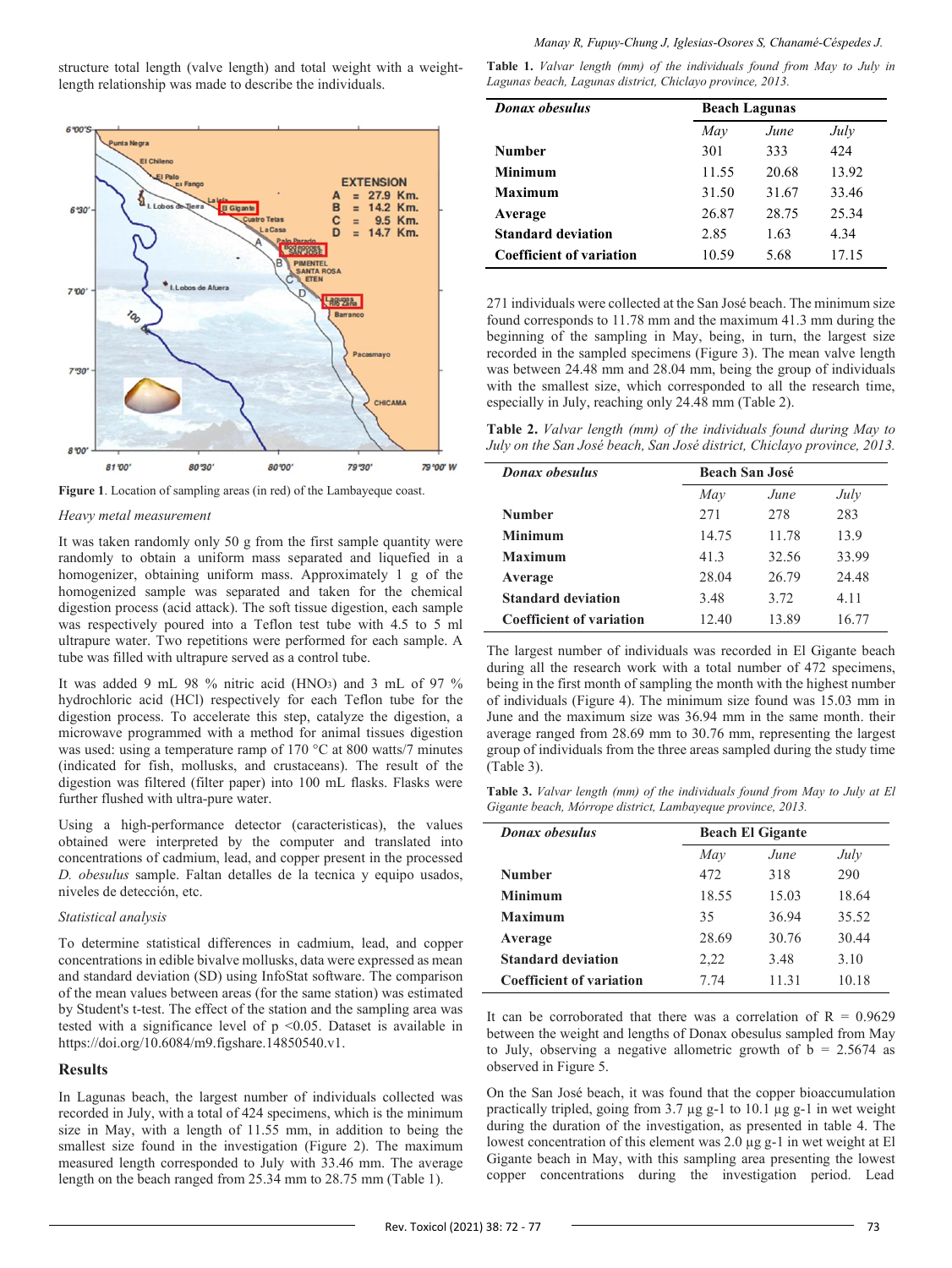

**Figure 2.** Distribution of length frequencies (valve length) of D. obesulus during May to July at Lagunas beach, Lagunas district, Chiclayo province, 2013.



**Figure 3.** Distribution of length frequencies (valve length) of D. obesulus from May to July at San José beach, San José district, Chiclayo province, 2013.



**Figure 4.** Distribution of length frequencies (valve length) of *D. obesulus* from May to July at Playa el Gigante, Mórrope district, Chiclayo province, 2013.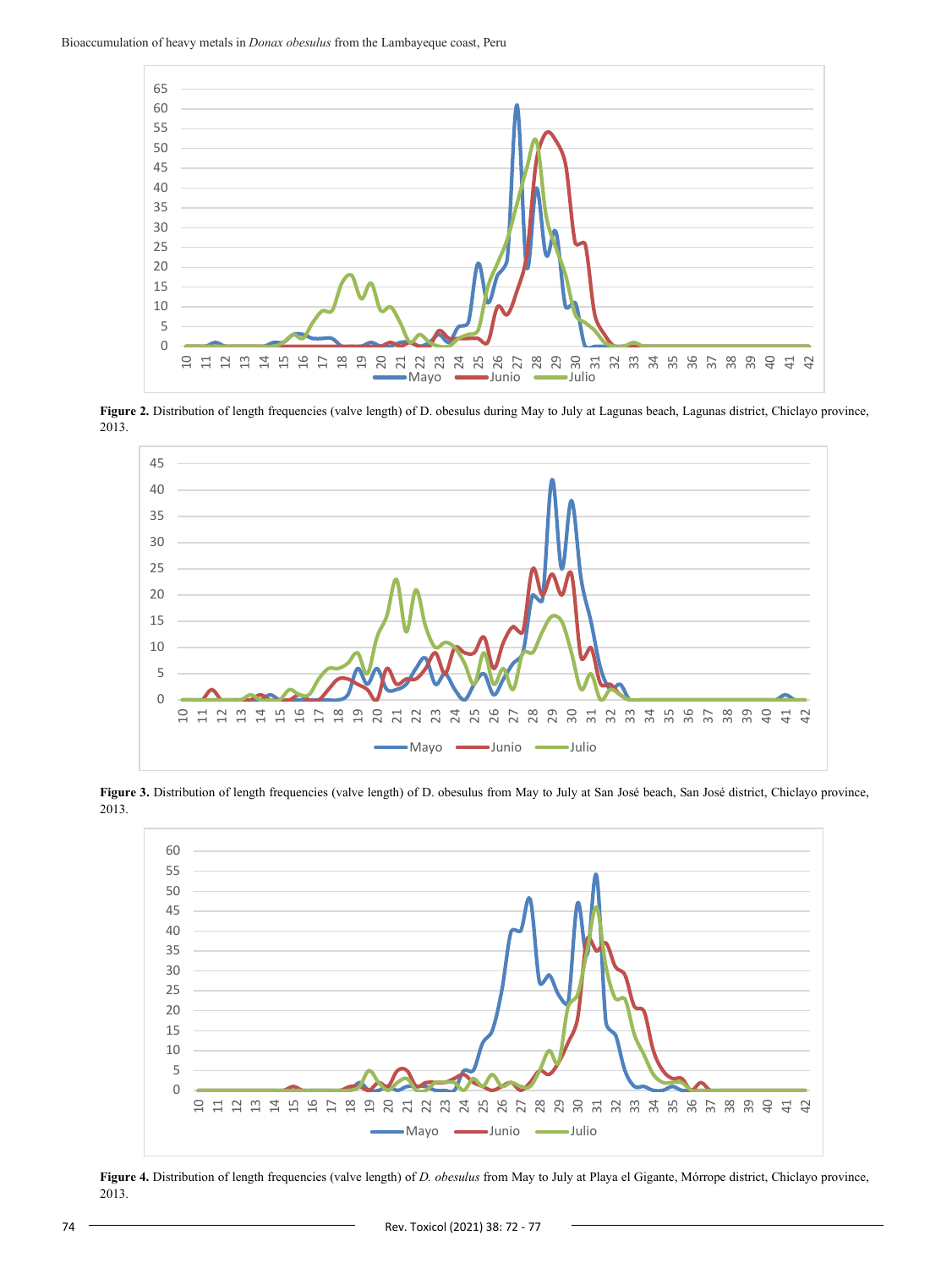concentrations in the El Gigante, San José, and Lagunas beaches during the time investigated always showed the same concentration of 0.3 µg g-1 wet weight. The analyzes carried out on the edible tissues of D. obesulus showed that only in May (table 4) and only for the El Gigante beach in Morrope, the cadmium concentration was determined (0.4 µg g-1 in wet weight) although in a concentration not very dissimilar to the other sampling areas, for which reason the presence is generally rejected. In the other months, the concentrations were even less than  $0.2 \mu$ g g-1 in wet weight, for all the months and all the sampling areas, with no significant differences.  $(P > 0.05)$  (Figure 5).

**Table 4.** *Concentration levels of heavy metals expressed in µg g-1 in wet weight, in edible tissue of D. obesulus from the Lagunas, San José, and El Gigante beaches, on the Lambayeque Region coast, May to July 2013. Desviaciones de las replicas*

| Copper     | Mayo  | Junio | <b>Julio</b> |
|------------|-------|-------|--------------|
| Lagunas    | 2.4   | 4.1   | 6.7          |
| San José   | 3.7   | 5.4   | 10.1         |
| El gigante | 2.0   | 2.1   | 2.8          |
| Lead       |       |       |              |
| Lagunas    | 0.3   | 0.3   | 0.3          |
| San José   | 0.3   | 0.3   | 0.3          |
| El gigante | 0.3   | 0.3   | 0.3          |
| Cadmium    |       |       |              |
| Lagunas    | < 0.2 | < 0.2 | < 0.2        |
| San José   | < 0.2 | < 0.2 | < 0.2        |
| El gigante | 0.4   | < 0.2 | < 0.2        |

#### **Discussion**

In most organisms, copper is part of its proximal composition because it is an essential element, bioaccumulating to form certain types of proteins and enzymes. (Rainbow, 2002). This work reported a bioaccumulative trend, both for the different areas and sampling time. As Baršytė exposed, (1999) the large accumulation of copper in *Viviparus viviparus* from the Vilhemo channel, near Drevema, can be explained by its feeding mechanism.

Research of Usero et al., (2005), in the study of the concentration of heavy metals in mollusks on the south Atlantic coast of Spain, shows that copper was the most abundant metal in *Donax trunculus* with a concentration of 383 mg Kg-1 dry weight and in *Chamelea gallina* with 90 mg Kg-1 dry weight, following this study, the sampled areas are located near the mouth of the Huelva estuary, where the Tinto river and the Odiel river flow and both are highly contaminated by metals.

In the same sense, the bioconcentrations of lead found in the Patagonian region of Argentina by Gil et al., (2006) in *Mytilus edulis* and *Aulacomya atra* was from 1.82 to 8.07 μg g-1 dry weight and from 1.64 to 6.85 μg g-1 dry weight respectively, considering that such results are typical of low impact areas anthropic, slightly exceeding the maximum allowed for human consumption according to the European Economic Community (2001).

In similarity, Singh et al., (2012) found that in the tissues of *Donax faba* from the Panambur beach, the averages of the concentrations of copper and lead were 21.84 and 4.22 μg g-1 dry weight respectively, and these means show that these concentrations are below of the maximum limits allowed.

Gil et al., (2006) found cadmium levels from 3.89 to 6.74 μg g-1 dry



**Figure 5.** Weight-length relationship of Donax obesulus from May to July at Lagunas, San José, and El Gigante beaches, Lambayeque Region, 2013.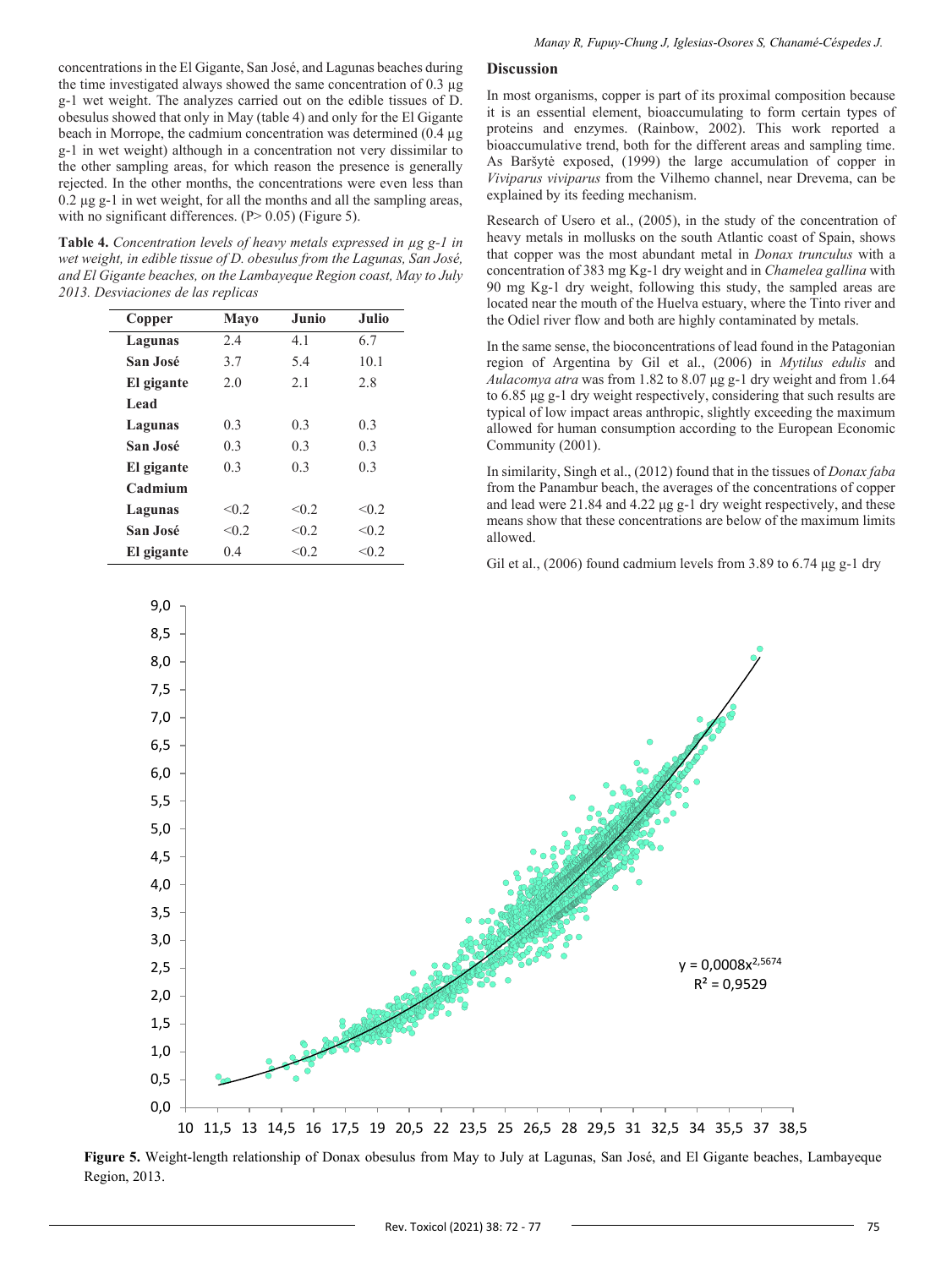Bioaccumulation of heavy metals in *Donax obesulus* from the Lambayeque coast, Peru

weight in *Mytilus edulis* and *Aulacomya sp.* at 2.36 to 6.74 μg g-1 dry weight whose causes of origin are not from industrial or mineral sources in the vicinity from where the samples were taken, assuming that the origin is natural in a similar way as the concentrations found in *Donax obesulus* from the coast of the Lambayeque region.

Hamed and Emara (2006) in their study found that the maximum cadmium value (2.71 μg g-1 dry weight) was recorded during the winter of 2003 in station 1 (Adabiya, first of the 7 sampling areas, northwest of the Gulf of Suez) while its minimum value (1.86 μg g-1 ps) was found in the summer in the same sampling area the same year, attributing the origin to tributaries from industrial complexes and refineries, fertilizer and electricity companies, sewage and sewage from the city of Suez and finally from boats that use the Suez Canal for their journey.

On the contrary, it is the case of Liang et al., (2004) who reported that for cadmium in the Penglai and Qinhuangdao sampling areas (2.55 and 3.29 μg g-1 ph respectively) in *Crassotrea talienwhanensis*, the concentrations of this metal were above the restrictive values established by the WHO (1987), showing that these bivalves do constitute a risk to human health. The same happened in the analyzes of Fang et al., (2003) in bivalves from the markets of the Pearl River Delta region in China, who exceeded the permitted levels of cadmium established by the PHMSO (1988), constituting a latent risk to human health.

Although the cadmium levels found in this study in Donax obesulus are small and leaflet analyzes were not performed, Huanxin et al. (2000) show that it bioaccumulates very well in both soft tissues and leaflets. This fact caught the researchers' attention, given that cadmium is not an essential trace element for any organism, and finding a concentration of the order of 42 times more in the leaflets than in the sediment, led them to deduce that this element is taken as a substitute for calcium, which is an essential element for living organisms, since they have a geochemical similarity, especially in the ionic radius (cf. Ca 9.7 and Cd 9.8 nm).

Through the biometric samples that were carried out, it was found that the largest number of *D. obesulus* individuals corresponded to sizes greater than the minimum size for capture established by the Ministry of Production of Peru (22 mm), which sizes varied between 22 mm up to 41.3 mm and is the highest average found of 30.76 mm and that was chosen to be part of the sub-sample for the toxicological test, and despite corresponding to a size that involves individuals whose age would exceed the average age of life of this species, the bioaccumulation of heavy metals they possess, did not represent alarming levels, as they are low, which do not put at risk neither the consumers of *D. obesulus* nor the normal growth, development and/or recruitment.

For future studies on the quality and environmental situation of the Lambayeque coast, the study time intervals should be extended so that other types of Spatio-temporal variations could be observed, and, if possible, concentration variations in the same organism intra-woven. Other species of mollusks that also form part of the diet of the inhabitants of the Lambayeque region, which have characteristics of bioaccumulative organisms, could also be used together to verify that bioaccumulation is registered not only in one organism but in all and to establish the capacity for use as a biomonitor.

As *D. obesulus* is a filtering bivalve and easily accessible for extraction and consumption, it is emerging as a suitable candidate for use as a biomonitor of medium and long-term contamination for the control and characterization of the environmental health status of the Lambayeque coast.

# **Conclusions**

The copper concentration showed a cumulative trend throughout the investigation up to 10.1 μg g-1 wet weight in July at El Gigante beach in Mórrope. They found levels of lead  $(> 0.3 \text{ µg g-lph})$  and cadmium

 $(0.2 \text{ kg g-1 ph})$  correspond to meager levels present in the edible tissue of *D. obesulus*. The concentrations of copper, lead, and cadmium in the edible tissues do not exceed any of the Maximum Permissible Limits established by international government agencies and do not represent any problem from the health of diners.

# **Acknowledgment**

To the Environmental Laboratories Peru Envirolab Peru S.A.C - Lima laboratories, for providing their facilities and services for the timely development and execution of the investigation.

# **References**

- 1. *Anacleto, P., Maulvault, A. L., Nunes, M. L., Carvalho, M. L., Rosa, R., & Marques, A.* (2015). Effects of depuration on metal levels and health status of bivalve molluscs. Food Control, 47(2015), 493–501. https://doi.org/10.1016/j.foodcont.2014.07.055
- 2. *Baršytė Lovejoy, D.* (1999). Heavy metal concentrations in water, sediments and mollusc tissues. Acta Zoologica Lituanica, 9(2), 12– 20. https://doi.org/10.1080/13921657.1999.10512282
- 3. *Cariou, E., Guivel, C., La, C., Lenta, L., & Elliot, M.* (2017). Lead accumulation in oyster shells, a potential tool for environmental monitoring. Marine Pollution Bulletin, 125(1–2), 19–29. https://doi.org/10.1016/j.marpolbul.2017.07.075
- 4. *Chelomin, V. P., Slobodskova, V. V., Zakhartsev, M., & Kukla, S.* (2017). Genotoxic potential of copper oxide nanoparticles in the bivalve mollusk Mytilus trossulus. Journal of Ocean University of China, 16(2), 339–345. https://doi.org/10.1007/s11802-017-3133-y
- 5. *Fang, Z.-Q., Cheung, R. Y. H., & Wong, M. H.* (2003). Heavy metals in oysters, mussels and clams collected from coastal sites along the Pearl River Delta, South China. Journal of Environmental Sciences (China), 15(1), 9–24. http://www.ncbi.nlm.nih.gov/pubmed/12602597
- 6. *Gil, M. N., Torres, A., Harvey, M., & Esteves, J. L.* (2006). Metales pesados en organismos marinos de la zona costera de la Patagonia Argentina continental. Revista de Biologia Marina y Oceanografia, 41(2), 167–176. https://doi.org/10.4067/s0718- 19572006000200004
- 7. *Goretti, E., Pallottini, M., Ricciarini, M. I., Selvaggi, R., & Cappelletti, D.* (2016). Heavy metals bioaccumulation in selected tissues of red swamp crayfish: An easy tool for monitoring environmental contamination levels. Science of the Total Environment, 559(2016), 339–346. https://doi.org/10.1016/j.scitotenv.2016.03.169
- 8. *Hamed, M. A., & Emara, A. M.* (2006). Marine molluscs as biomonitors for heavy metal levels in the Gulf of Suez, Red Sea. Journal of Marine Systems, 60(3–4), 220–234. https://doi.org/10.1016/j.jmarsys.2005.09.007
- 9. *Huanxin, W., Lejun, Z., & Presley, B. J.* (2000). Bioaccumulation of heavy metals in oyster (Crassostrea virginica) tissue and shell. Environmental Geology, 39(11), 1216–1226. https://doi.org/10.1007/s002540000110
- 10. *Liang, L. N., He, B., Jiang, G. B., Chen, D. Y., & Yao, Z. W.* (2004). Evaluation of mollusks as biomonitors to investigate heavy metal contaminations along the Chinese Bohai Sea. Science of the Total Environment, 324(1–3), 105–113. https://doi.org/10.1016/j.scitotenv.2003.10.021
- 11. *Liu, B., Wang, J., Xu, M., Zhao, L., & Wang, Z.* (2019). Spatial distribution, source apportionment and ecological risk assessment of heavy metals in the sediments of Haizhou Bay national ocean park, China. Marine Pollution Bulletin, 149, 110651. https://doi.org/10.1016/j.marpolbul.2019.110651
- *12. Merad, I., Bellenger, S., Hichami, A., Khan, N. A., & Soltani, N.*